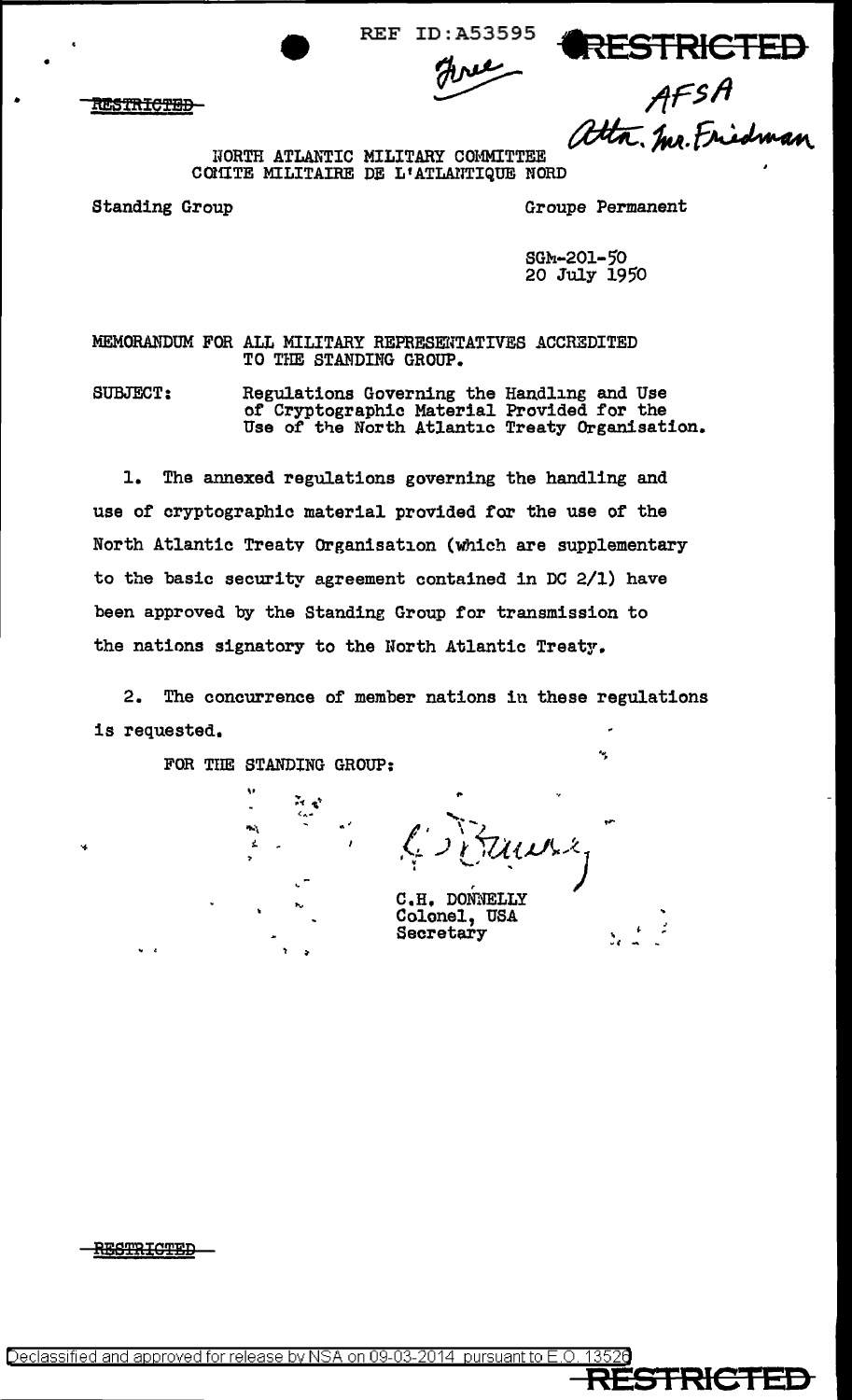•



REGULATIONS GOVERNING THE HANDLING AND USE OF CRYPTOGRAPHIC MATERIAL PROVIDED FOR THE USE OF THE NORTH ATLANTIC TREATY ORGANISATION

## 1. SCOPE

a. Cryptography is a basic and widely employed method of protecting classified information transmitted by any means susceptible to interception. It is of paramount importance that the cryptographic material provided f•r the use *of* the North Atlantic Treaty 9rganisation be accerded a maximum degree of protection in all its phases of existence and use in order to insure that no information may be gained by unauthorised persons through compromise of such cryptographic material.

b. In order to safeguard such oryptographic material, it is imperative that the regulations establishing the protective measures to be afforded such material be standardized and rigidly observed. This document sets forth the basic protective measures considered essential to the proper safeguarding of such cryptographic material. The measures outlined herein are to be considered as minimum standards and may be elaborated upon as any of the signateries of the North Atlantic Treaty Organisation may deem necessary, desirable and practicable.

~· Two separnte and distinct elements are embodied in any crypto system

(1) The basic or unchanging element which may consist of a principle, device, or machine.

(2) The specific element or variable key used in conjunction with the basic element.

Crypto systems provided for the use of the North Atlantia Treaty Organisation will be designed in such a manner that to a great degree their security depends upon safeguarding only the second or the two elements, but it is alse essential to establish srecial safeguard for the protection of the basic element.

BESTRICTED-

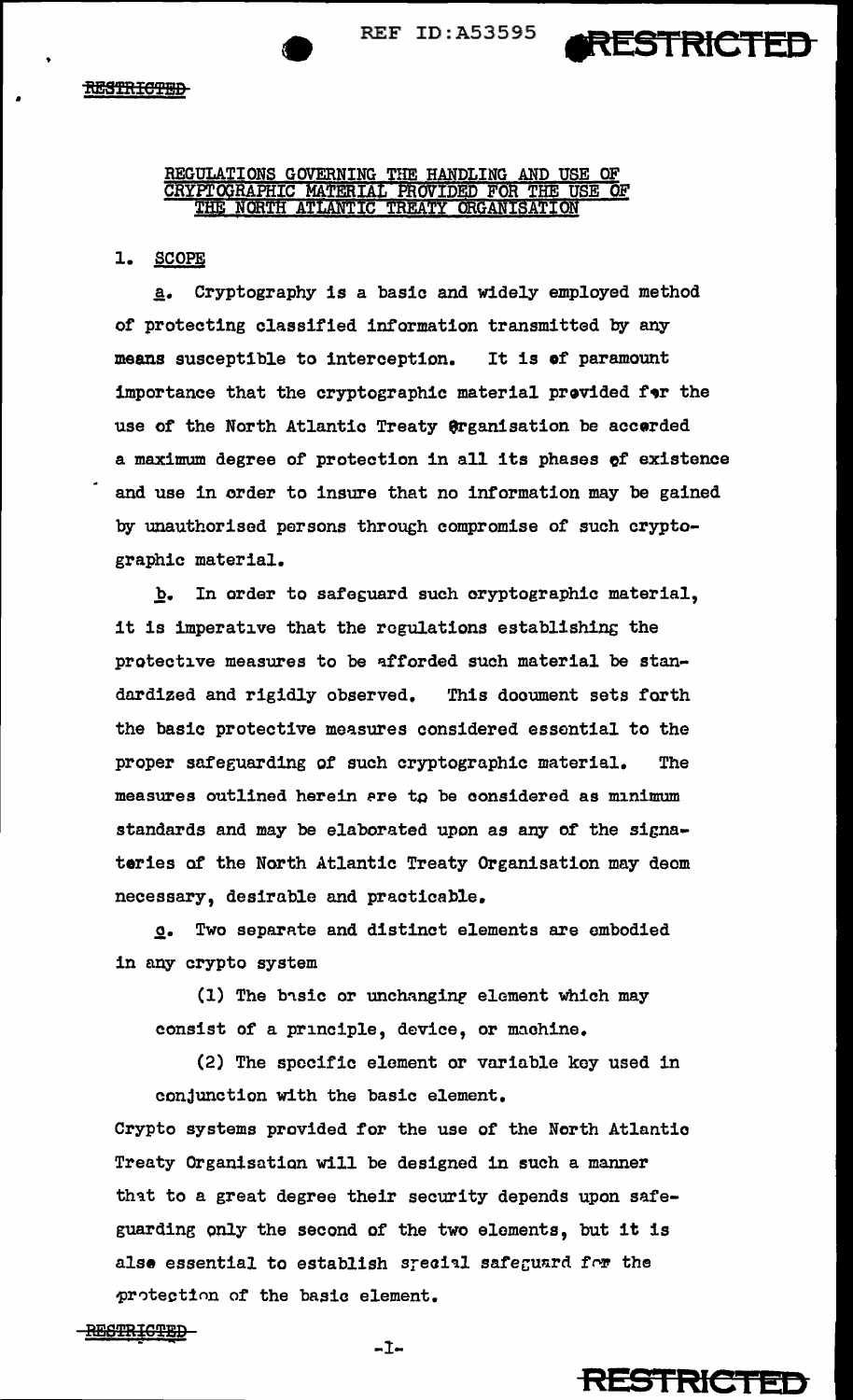



d. The measures which are outlined herein and which apply te all items of cryptographic material likely to be provided for the use of the North Atlantic Treaty Qrganisation, may be augmented from time to time with additional requirements for particular items of cryptographic material that may subsequently bo provided.

# 2. AUTHORIZATION

a. No crypto system will be employed for North Atlantic Treaty Organisation purposes unless it has been approved by the Standing Group (Communications Electronics Coordinating Section) or higher authority.

h. No crypto system approved for the use of the North Atlantic Treaty Organisation shall be employed for any other purpose but that for which it has been provided without express permission of the Standing Group {Communications Electronics Coordinating Seation). When a crypte system approved for the use of the North Atlantic Treaty Organisation is employed for other purposes than that for whioh it has been provided, such system will be safeguarded in accordance with the provisions of these requlations or such special regulations as may be issued by the Standing Group (Communications Electronic Coordinating Section).

~· Cryptogrnphic principles, systems, or material provided for the use of the North Atlantic Treaty Organisation may not be reproduced or copied except with the prior approval of the Standing Group (Communications Electronics Coordinating Section).

d. Cryptographic material provided for the use of the North Atlantic Treaty Organisation will not be issued to, discussed with or shown to personnel or organisations of any nation which is not a signatory of the Nerth Atlantic Treaty Organisation without the prior approval of the Standing Group (Communications Electronics Coordinating Seetion).



REGTRICTED

 $-2-$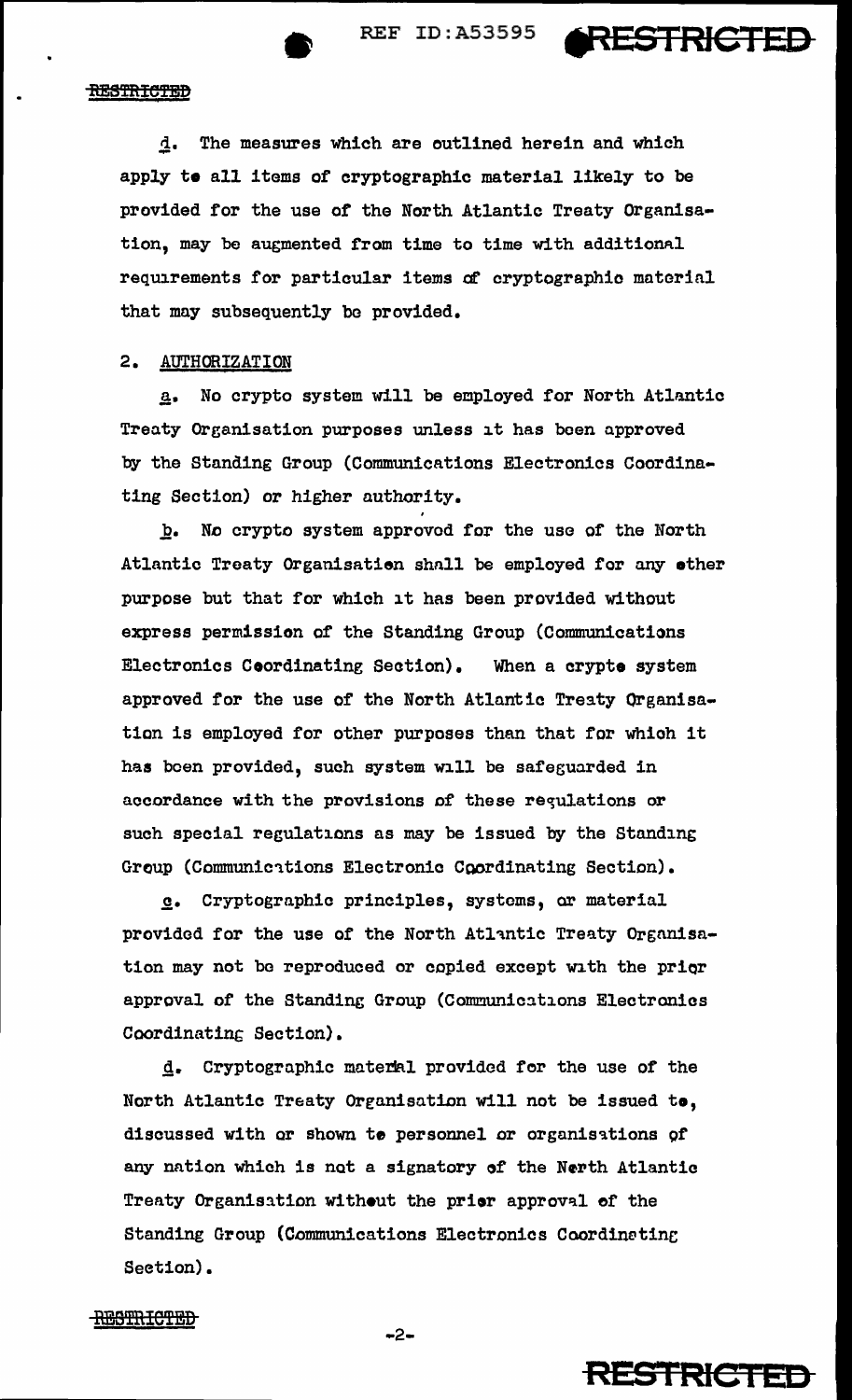**REF ID:A53595** 



#### **RESTRICTED**

# 3. DEFINITIONS

APPROVED CIRCUITS. Electrical means of signal  $\mathbf{a}$ . communication which have been approved by the Standing Group (Communications Electronics Coordinating Section) for the transmission in plain language of classified information of a specified security classification.

b. COMPROMISE. The capture, or recovery, by salvage, theft, photography, or cryptanalytic solution of cryptographic materials, plans, orders, and the like by unauthorised persons. (Physical compromise results when it must be concluded that, by reason of loss, theft, capture, recovery by salvage, or unauthorised viewing, cryptographic material has become available to unauthorised persons, Cryptographic compromise results when it must be concluded that, by reasons of cryptinalytic method applied to available communications, unauthorised persons may recover the plain text of messages sent in the crypto system affected or in a related system).

Designations assigned to cryptographic  $c.$  CLASS. holder grouped accordingly to similarity of requirements.

COMMUNICATION SECURITY. The protection resulting d. from all measures designed to deny to unauthorised persons information of value which might be derived from a study of communications.

CRYPTOCENTER. An establishment maintenance for  $e_{\bullet}$ the encrypting and decrypting of messages.

f. CRYPTOGRAPHIC MATERIAL. All cryptographic equipment, instructions, and keying materials used in the encryption and decryption of classified communications.

CRYPTO SYSTEM. The associated items of crypto- $E$ graphic material which are used as a unit and which provide a single means of encryption and decryption of communications.

#### **RESTRICTED**

 $-3 \overline{I}$ 

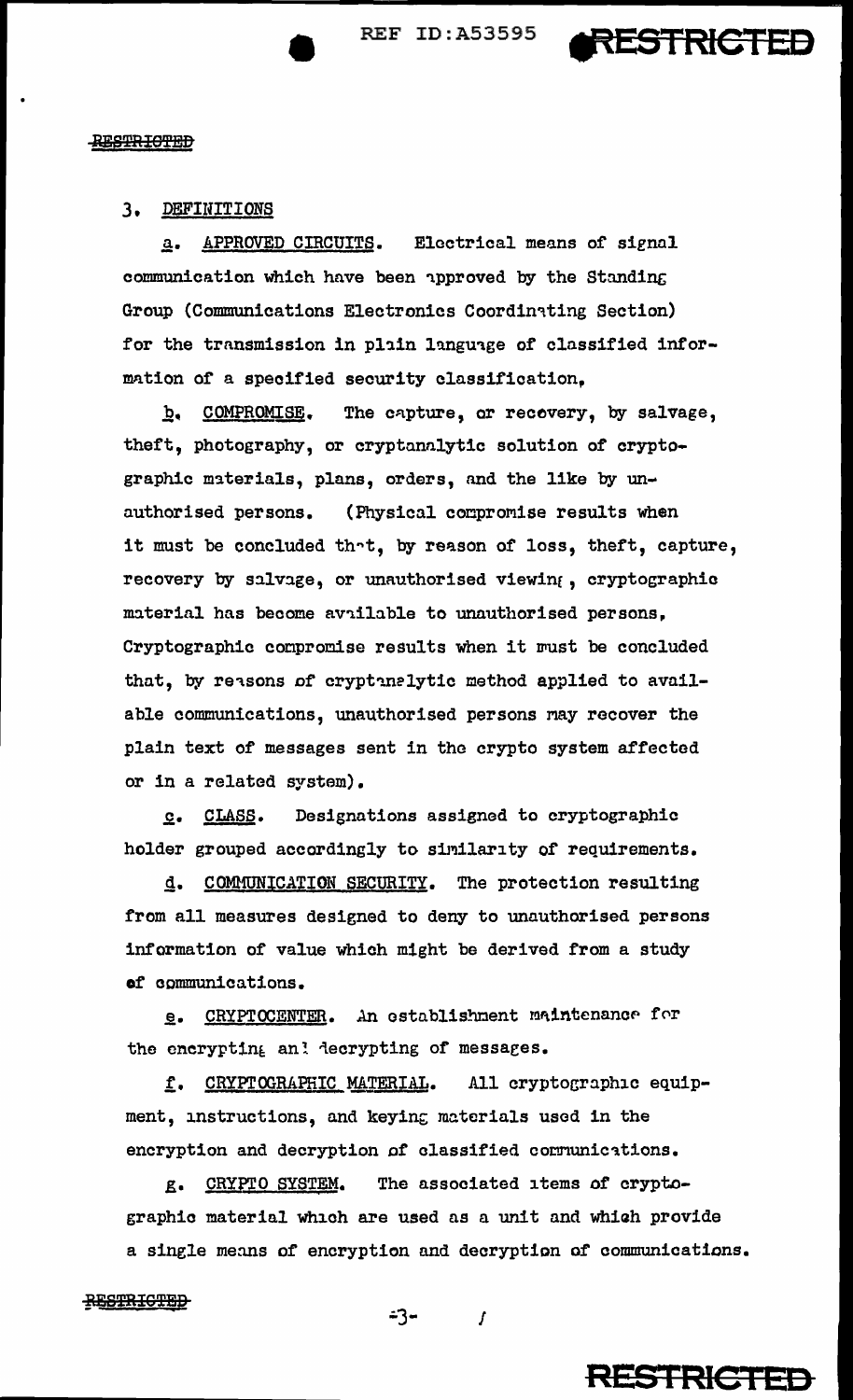**REF ID: A53595** 



#### <u>RESTRICTED</u>

CRYPTO SECURITY. That component of communication  $h_{\bullet}$ security which results from the provision of technically sound crypto systems and their proper use.

1. CRYPTO SECURITY OFFICER. The officer appointed by the cormander of a headquarters or other equivalent authority to represent the command or other equivalent agency in all maters relating to crypto security and the physical security of cryptographic material.

CUSTODIAN. The officer who is charged with the  $\mathbf{1}$ . actual custody, handling, and safeguarding of registered documents issued and who is responsible to the Commanding Officer or other equivalent authority therefor.

k. EMERGENCY DESTRUCTION. The burning or destruction to such an extent as to render unrecognizable and unusable of cryptographic material when its capture is threatened, to prevent its being of value to unauthorised persons.

The verbatim plain-text trans- $\mathbf{1}$ . <u>LITERAL TEXT</u>. cription of encrypted text.

The descriptive name assigned to LONG TITLE. m. a document or device by the preparing agency.

n. PARAPHRASE. To change the phraseology of a message without changing its meaning.

That component of communi-**O. PHYSICAL SECURITY.** cation security which results from all measures necessary to safeguird classified communication equipment and material from access thereto by unauthorised persons.

REGISTERED MATTER. Any classified matter taken  $\mathbf{p}$ . on registered charge, and periodically accounted for.

REGISTER NUMBER. A number assigned to registered  $\overline{q}$ . matter for accounting purposes.

## **RESTRICTED**

 $-4+$ 

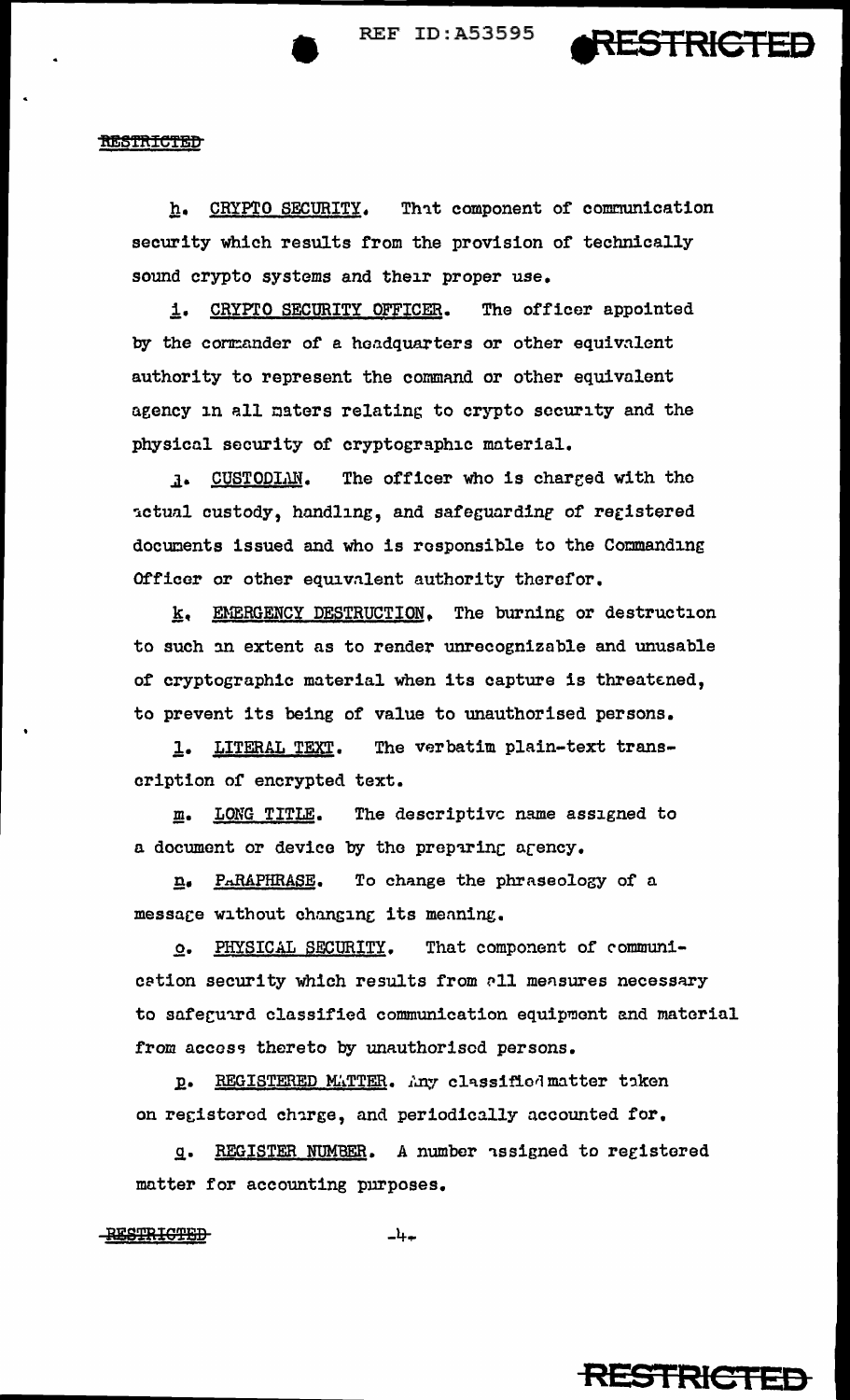

#### **RECTRICTED**

ROUTINE DESTRUCTION. The burning or otherwise  $\mathbf{r}_{\bullet}$ rendering useless of obsolete or surplus cryptographic material, as ordered by the office of issue.

s. SHORT TITLE. A short, identifying combination of letters and/or numbers assigned to a document or device for purposes of brevity and/or security.

TRANSMISSION SECURITY. That component of communit. cation security which results from all measures designed to protect transmissions from interception and/or traffic analysis.

# 4. ALLOCATION, PREPARATION, DISTRIBUTION.

a. Allocation of cryptographic material will be determined by the Standing Group (Communications Electronics Coordinating Section) on the basis of requirements. To this end, holders of consumable material such as books of settings must notify the Standing Group (Communications Electronics Coordinating Section) as much in advance as possible when replacements are required.

The printing, reproduction and storage of cryptob. graphic material by the agency responsible for its preparation will be performed in a manner which will safeguard the security of the information involved. Provision will be made for the proper safeguarding and destruction of notes, manuscripts, type, plates, stencils, negatives and waste in a manner commensurate with the classification of the material being prepared.

Each item of cryptographic material will show  $Q_{\bullet}$ its classification, short title, and register number. Whenever possible, the long title, the office of origin, effective date, duration of effectiveness and instructions for accounting and ultimate disposal will be shown on the item. (When this is not possible this information will be published separately.)



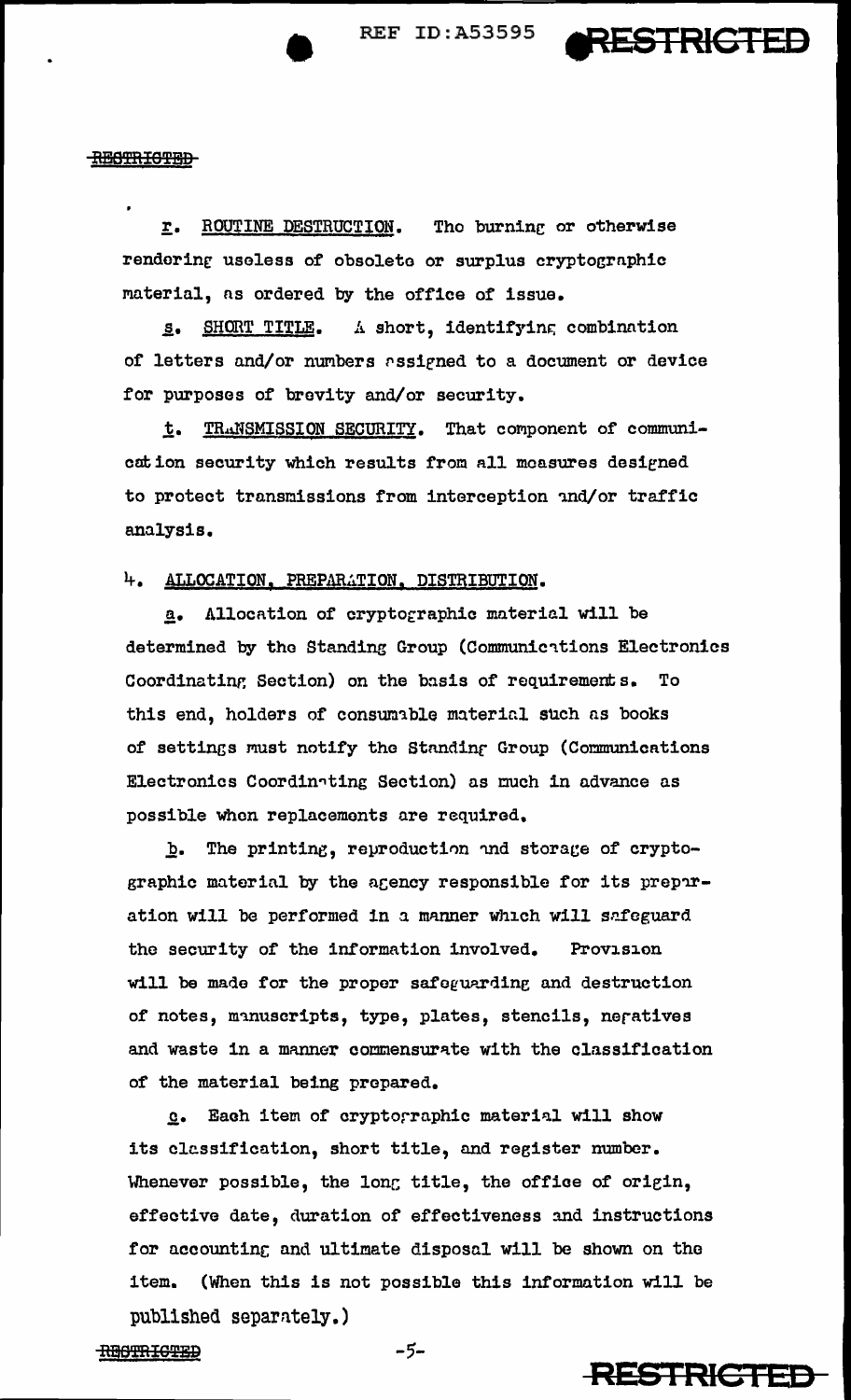

# RESTRICTED

Distribution of cryptographic material to using d. organisation will be as direct as possible consistent with efficient and secure transmission of the material.

Cryptographic material will be securely packed for transmission, whenever practicable, in a double wrapping, with no indication of the contents or their classification on the outside wripper. Packares containing cryptographic material will be covered by a receipt system during transmission.

Transmission of cryptographic material will be  $f_{\bullet}$ by couriers officially designated as such by competent authority, or by other approved means. When other approved means are used it is the responsibility of the distributing agency to assure itself that the means so utilized are wholly under the control of the nation(s) signatory to the North Atlantic Treaty concerned and the material is at no time subject to inspection or censorship.

(1) If possible, persons officially designated as couriers will not be assigned other duties during a courier trip and will deliver the cryptographic material before assuming any other duties. They will be instructed by the transmitting agency in the proper method of destroying the material in an emer-The transmitting agency must be satisfied gency. that the courier realises the necessity for the constant safeguarding of the material entrusted to him.

(2) Cryptographic machines (unless specifically excepted by the Standing Group (Communications Electronios Coordinating Section)) will be transmitted only in the custody of an officially designated courier

<del>RESTRICTED</del>

 $-\epsilon$  –

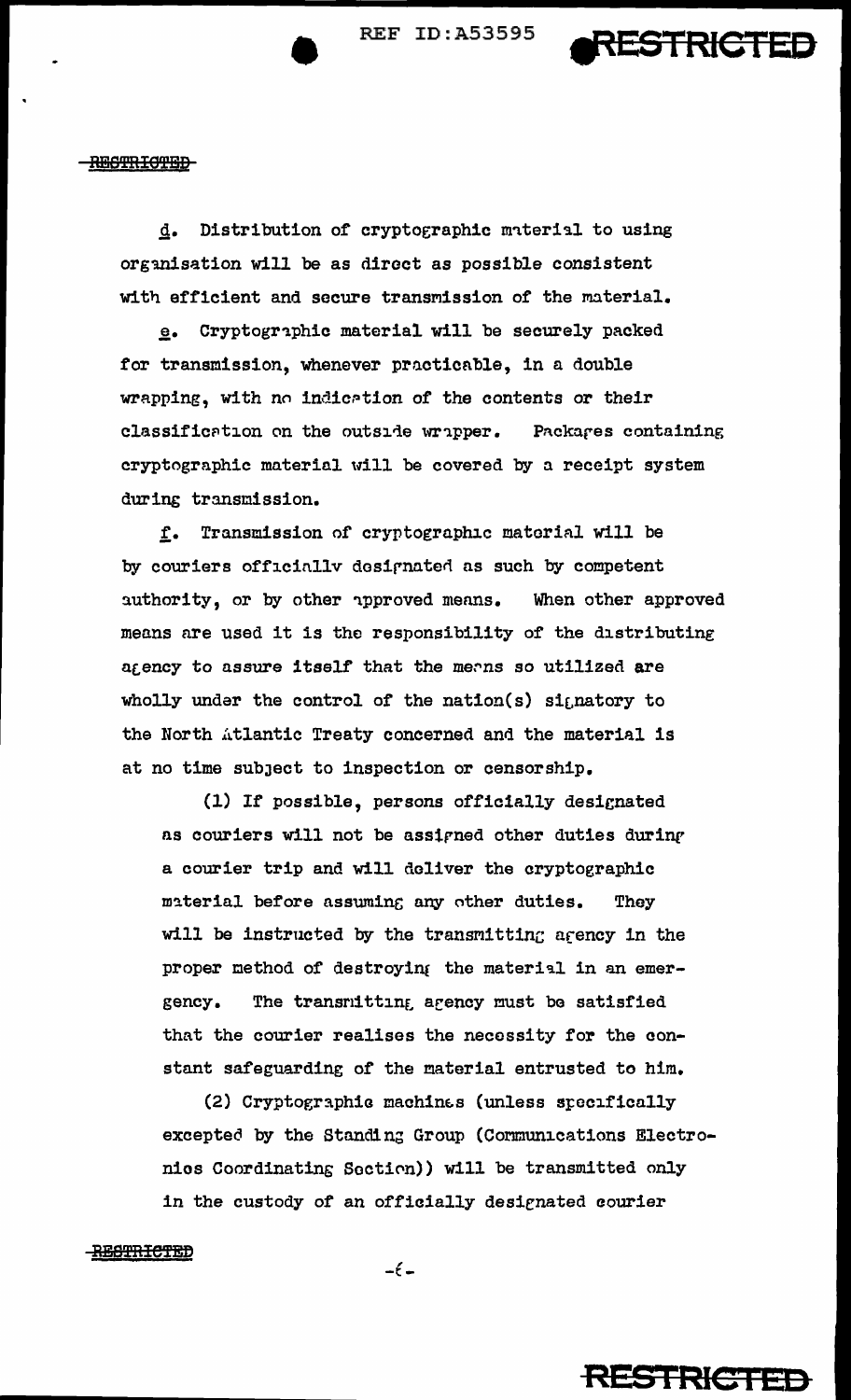

#### **REGTRICTED**

irrespective of the type of transportation used and will also be handled in accordance with special instructions applicable to the particular equipment, except that whon cryptographic machines are being shipped overseas they nay be unaccompanied by a courier provided that:

(1) They are shipped in a naval vessel of one of the nations sicnatory to the North 4tlantic Treaty, on charge to the Captain.

(b) They are shipped in a merchant vessel of one of the nations signatory to the Horth Atlantic Treaty, in charge of the Captain (who must have security clearance from the Shipping Government) and in locked stowage, and

(c) They are delivered in either event to the Captain by an officially designated courier and are collected from him by an officially designated courier at the port where they are landed.

The distribution of cryptographic material will be so arranged that each local distributing agency will have one or nore reserve editions of each system available at all times. These reserve editions may be the next regular editions, received in advance, or may be spare editions permanently kept in reserve and placed in effect only upon proper notification.

 $h.$  When registered cryptographic material is transferred from one service or agency to another, the material will be incorporated in the accounting system of the receiving service or agency, will be handled and safeguarded in accordance with the security measures of the receiving service or agency and with these regulations. The classification of cryptographic material will not be changed without the approval of the originating authority.

**.-7- RES1RICIED**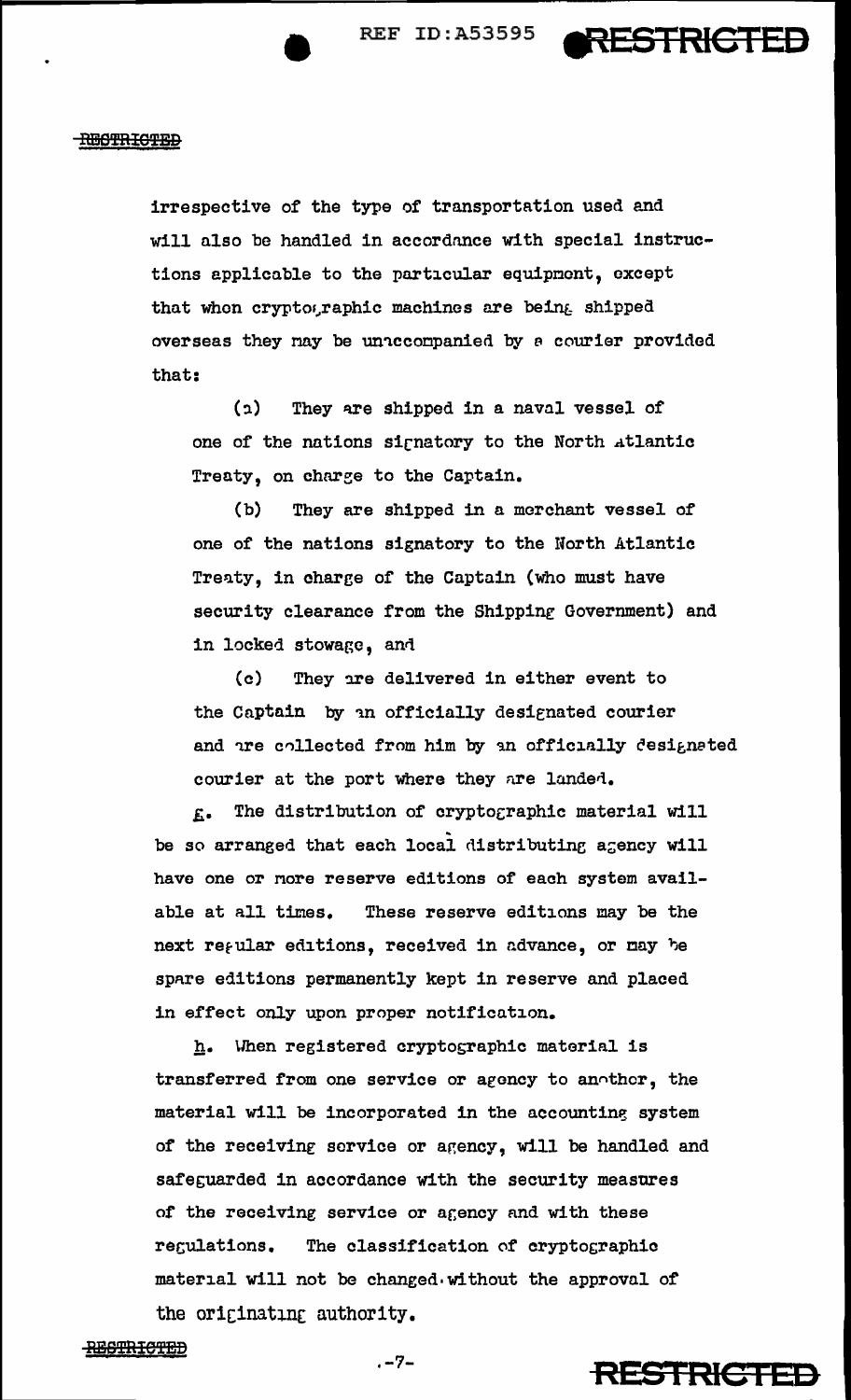

## **HU3THICTED**

# 5. ACCOUNTING.

a. By the Standing Group (Communications Electronics Coordinating Section).

(1) The Standing Group (Communications Electronics Coordinating Section) will maintain a central record of all registered cryptographic material allocated in aceordance with paragraph  $4 \times a$ , above.

(2) To ttis end North Atlantic Treaty nations will render to the Standing Group (Communications Electronias Coordinating Section) on 1 January and 1 July of each year certificates showing short titles and register numbers of:

(d) All registered cryptographic equipment still held and the command or agency by Which it is held.

(b) All registered consumable cryptographic equipment (e.g. books of settings) destroyed during the past six months.

(c) All other registered cryptographic equipment destroyed (e.g. in an emergency) during tre past six months • •

**b.** By North Atlantic Treaty Organization Nations.

(1) In each command or other equivalent agency holding registered cryptographic material the commander or other equivalent authority will appoint an officer to be the •ustodian of cryptographic material. The custodian will be responsible for the proper safeguarding of, and accounting for all registered cryptographic material.

(2) Registered cryptographic material will not be considered as ordinary property but will be accounted for in a manner which will ensure that the material is being securely handled, stored and safeguarded at all times. The accounting system will provide for the maintenance of a complete record of each item of cryptographic material

#### RESTRICTED

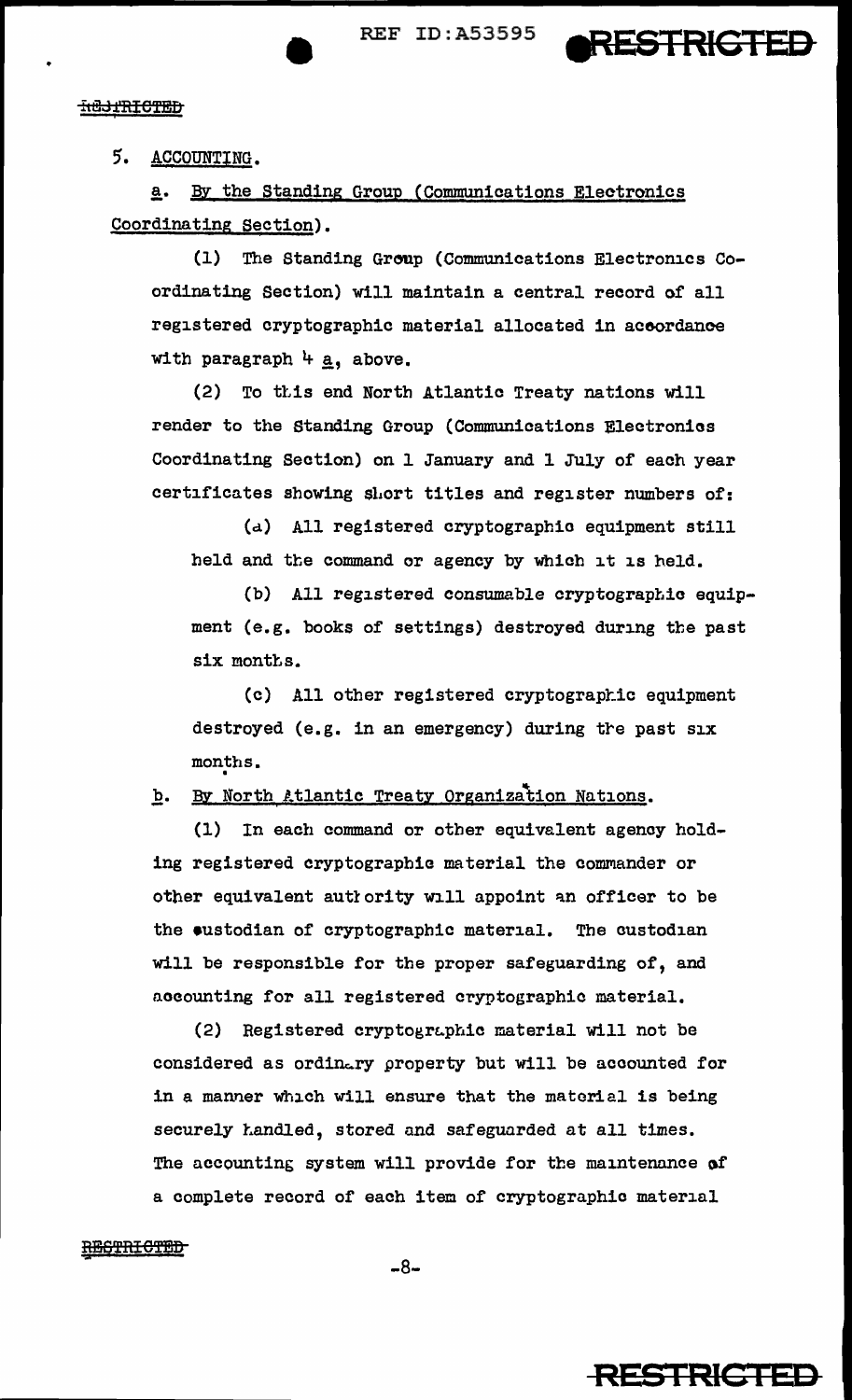REF ID:A53595 **RESTRICTED** 

**RESIRICIED** 

# RESTRIGTED

by requiring the following:

(a) Notification of initial receipt of each item. (b) Reports of inventory checks at least once every six months, and invariably on transfer to the charge of another Commanding Officer or other equivalent authority and/or custodian.

(c) Reports of transfer between individual custodians or organizations.

(d) Reports of destruction (routine and emergenoy) Provided that these basic requirements are established, the accounting processes will be as prescribed by the individual services or other equivalent agencies.

6. STORAGE.

a. Registered cryptographic material will be stored in three combination safes or their equivalent.\* Otrerwise tre material must be kept constantly under armed guard. Tre storage space containing registered cryptographic material will be kept locked when not under the supervision of authorized personnel.

£. As far as practicable, keying materials will not be stored in the same safe as the instructions or devices to which they apply. This restriction does not apply to a vault used exclusively for the storage of registered cryptographic materiils.

.£• wtere, owing to its size a cypher m'l.chinc cannot be stored in a safe when not in use, the basic or unchanging element (see paragraph  $1 \circ (1)$  above) must be locked up or covered over and safeguarded against inspection by unauthorized persons.

d. Eech command or other equivalent agency will maintain current records showing the short title, register numbers and dates of storage or withdrawal of all registered cryptographic material in storage or removed from storage by use or issue.

**RESTRICTED \* As defined in the Basic Security Agree-<br>RESTRICTED – ment for the North Atlantic Treaty** ment for the North Atlantic Treaty Organization,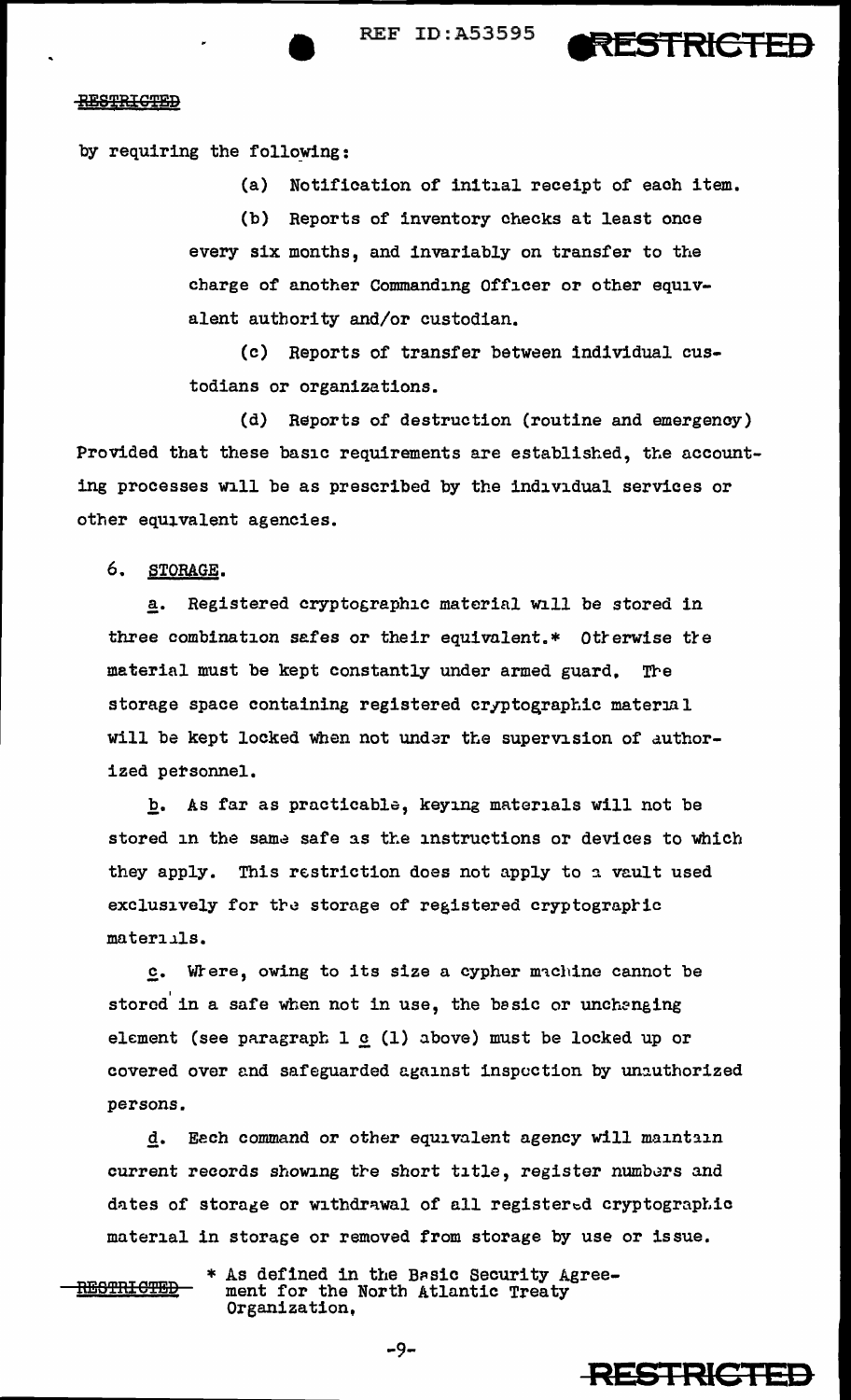REF ID:A53595 **@RESTRICTED** 



7. DUTIES AND RESPONSIBILITIES OF COMMANDERS OR OTHER EQUIVALENT AUTHORITY AND CUSTODIANS.

a. In each command or other equivalent agency holding cryptographic mterial, the commander or other equivalent authority will be responsible for all measures necessary to ensure crypto security and physical security of cryptograpl.ic material. The commander or other equivalent uthority will, in accordance with the regulations of the several services or other equivalent agencies, appoint an officer to supervise cryptographic operations. This officer is called the "crypto security officer" and may also be appointed as custodian of oryptographic material.

b. All personnel engaged in cryptographic activities must be conscious of the need for, and cognizant of, the means of achieving maximum communication security. Continuous and effective security is possible only if each individual makes a determined effort to maintain the highest standards of procedure and operating techniques.

# 8. SECURITY OF INSTALLATION.

a. To provide maximum security the following will be observed in all installations:

(1) The crypto center will be establisl.ed in a secure portion of the command or other equivalent agency, and not in an isolated location.

(2) If practicable the crypto center will be sound proof.

(3) If practicible fireproof safes and cabinets will be used.

 $(4)$  Windows will be non-transparent unless they are protected by shutters, blinds, louvres, or blackout curtains.

(5) At no time will unauthorized persons be permitted access to or an opportunity to view the cryptographia material in the crypto center.

## RE<del>STRICTE</del>D <u>10091111 01100</u><br>-10-

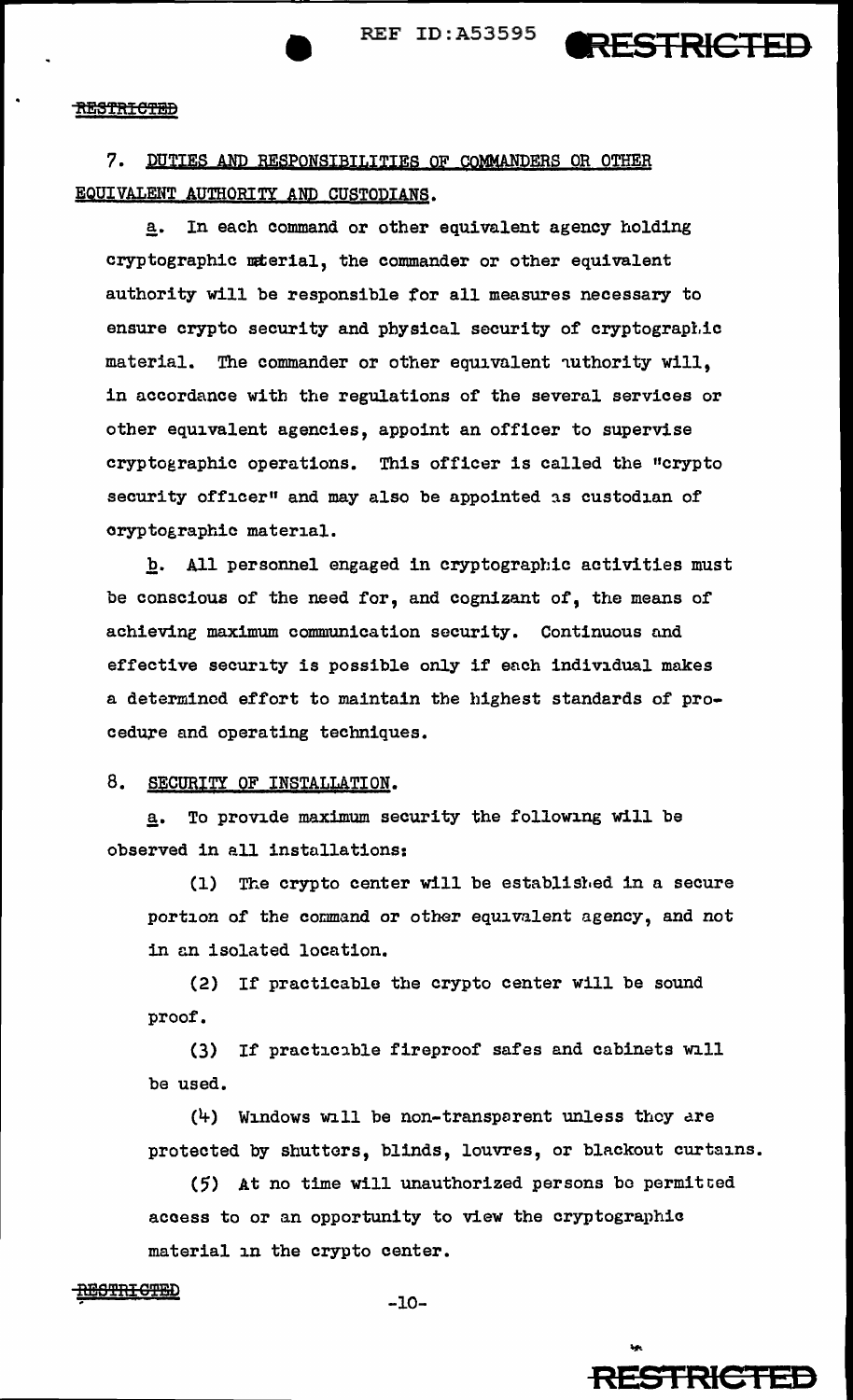RESTRICTED

**RESTRIGTED** 

 $(6)$  Normally the crypto center will be locked at all times.

b. The following will be observed at all shore installations and as far as possible on shipboard installations.

(1) The entrance will be constructed so that persons seeking admittance may be identified Without permitting access to, or a view of, the interior of the crypto center.

(2) A notice that the crypto center is a restricted are? will be displayed outside the door but the nature of the operations within will not be indicated.

(3) The windows of the crypto center will normally be barred and protected by wire mesh to prevent papers blowing way.

# 9. QUALIFICATIONS OF PERSONNEL.

 $a$ . Normally military personnel will be assigned to perform cryptographic duties. Before such personnel are so assigned their loyalty, reliability and trustworthiness will be ccnfirmed by the commanding officer or other eppropriate authority.

b. Civilian personnel may be selected to perform cryptographic duties. Before being so assigned they will be investigated in order to establish their trustworthiness, integrity, and loyalty.

c. No person will be assigned to cryptographic duties by any of the several services or other equivilent agencies if such individual is not a citizen or subject of the nation concerned, or a citizen or subject of a nation which is a signatory of the North Atlantic Treaty.

 $d.$  No person will be permitted to use cryptographic material unless he has been carefully instructed and thoroughly tested for efficiency in the procedure pertinent to the particular material.

<u>REST.<del>NCTED</del></u>

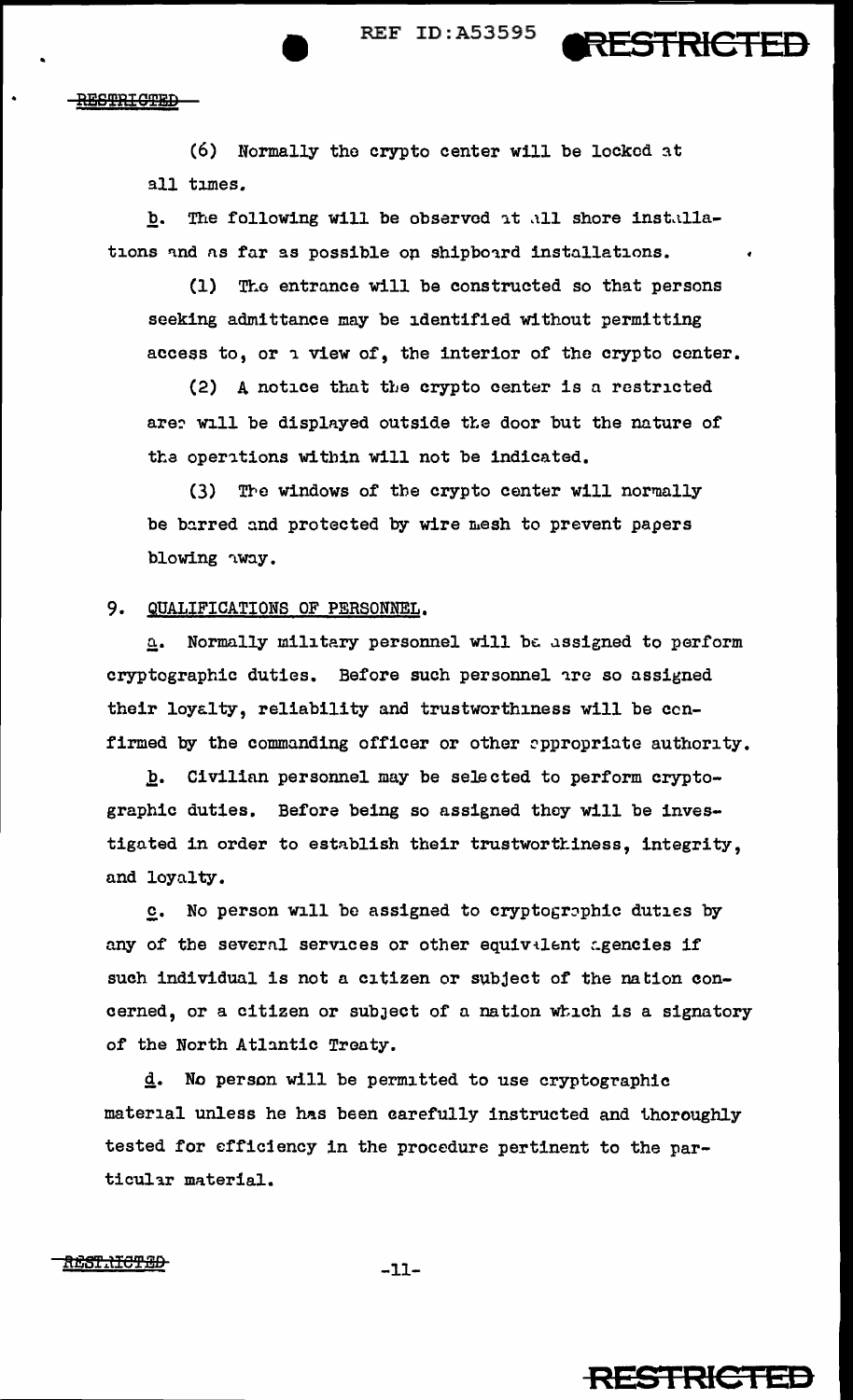

#### **RETRICTED**

e. Should any person assigned to perform cryptographic duties be subsequently found to be unreliable, untrustworthy or disloyal, he should be immediately removed froa such duties and the fact reported as grounds for suspecting compromise (see paragraph 10 below).

# 10. HEPOHTS OF CONPROMISE

a. The loss of suspected compromise of any cryptographic material, device or publication will be reported by the most expeditious means at h~nd to the Theater (Departnent, Force, Independent Cormand) Commander or other equivalent authority and the Service Head or other equivalent outhority concerned who will inform the Standing Group (Communications Electronics Coordinating Section). The Theater (Department, Force, Independent Command) Cornander or other equivalent authority may order discontinuance of the use of the compromise-suspected material, device or publication within his own cormand or other equivalent agency pending action by the Standing Group (Communications .Lectronics Coordinating Section).

b. When the circumstances of a compromise warrant such action proper authority will direct each cormander or other cquivalent authority to review all messages encrypted at his headquarters or other equivalent agency in the compromised system, take such action as he doems necessary and report to the next higher headquarters or other equivalent agency any compromise of information involving najor operations, strategic intelligence or significant military plans.

 $c.$  In all cases of corpromise a thorough investigation will be made into the circumstances. The report of this investigation will be forwarded to the Service Head or other equivalent authority concerned, who will inform the standing Group (Communications Electronics Coordinating Section).

<del>IESTRICTED</del>

-12-

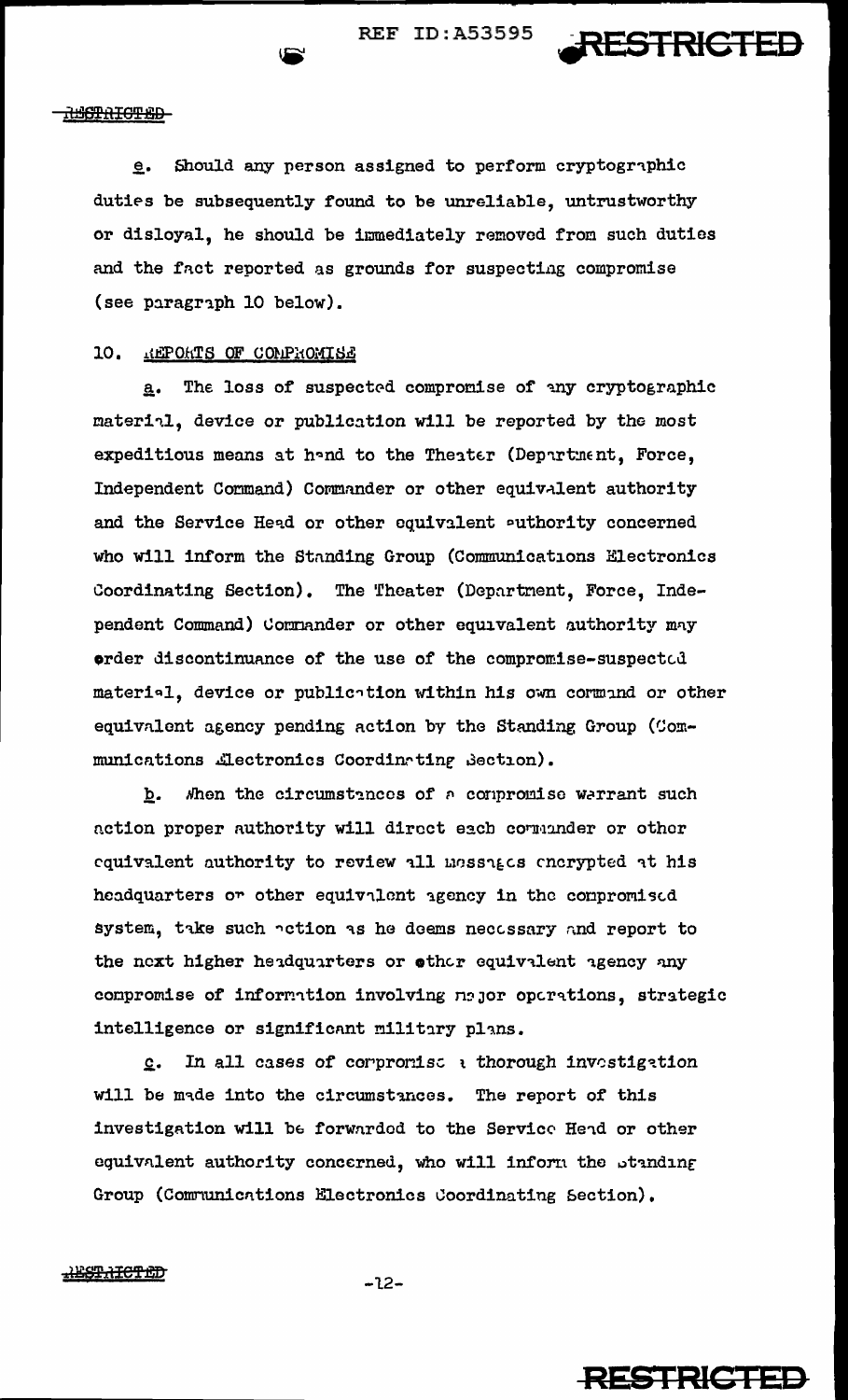**• PERICURE PROPERTY ASSESS PRESTRICTED** 

#### RESTRICTED

## 11. ROUTINE AND EMERGENCY DESTRUCTION.

- a. Routine Destruction.
	- (1) Prior to destroying any cryptographic raterial, each item will be thoroughly chocked to ascertain that only the material which should be destroyed is included.
	- (2) Cryptographic documents will be destroyed by being burnt by authorized personnel or effectively pulped under authorized supervision when directed.
- b. Precautionary Destruction.

Precautionary destruction to reduce the probability of capture or other physical compromise, may be undertaken by a local commander or other equivalent authority upon his own initiative or upon instructions received from higher authority. Buch destruction will nornally not include current or first reserve systems and will be accomplished as far as possible in advince of an anticipated emergency.

- $c.$  Emergency Destruction.
	- (1) A plan will be adopted to ensure effective destruction of cryptographic material under I energency conditions. The specific steps taken will depend in each instance upon the conditions prevailing in the particular area and the likelihood of capture or loss.
		- $(1)$  The plan will provide for sufficient officer and other personnel, including alternates, to carry out the expeditious destruction of cryptographic material at any time.
		- (b) The plan will assign responsibilities by watches or duties rather than by nane.
		- (c) Fraquent drills will be hold to test the plan.

<del>BOTAICTED</del>

# **RESTRICTED**